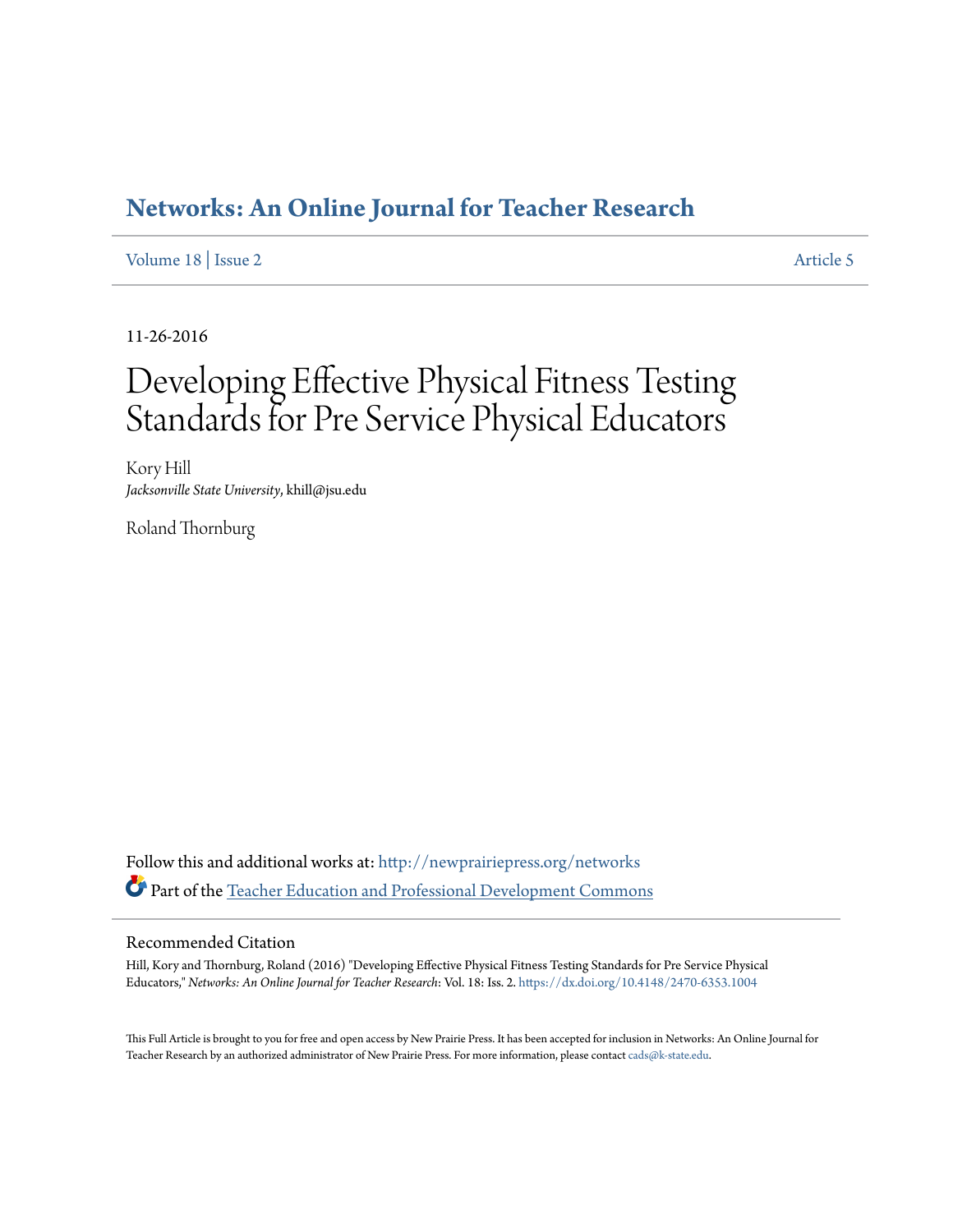

**An On-line Journal for Teacher Research**

## **Employing Action Research to Develop Effective Physical Fitness Testing Standards for Pre-Service Physical Educators**

#### **Kory Hill - Jacksonville State University Roland Thornburg - Jacksonville State University**

#### **Abstract**

Physical educators are often held to a higher standard of physical fitness. The ability to effectively convey the importance of physical fitness may depend upon the ability to appear physically fit. The ability to perform at a minimal level of proficiency on fitness tests was deemed important by the faculty of one physical education teacher education program (PETE). In an action research evaluation, the faculty examined standards presented in the literature, as well as questionnaire responses by students, to develop reasonable passing scores for physical education majors. Results indicated the students are receptive to minimal standards and the initial standards are achievable by most students in the PETE program.

*Keywords*: fitness testing, PETE program, fitness

The development of physical fitness is a goal for most  $K-12$  physical education programs. Standards at state and national levels stress the importance of ensuring students achieve and maintain a health-enhancing level of physical fitness (Alabama Department of Education [ALSDE], 2012b; National Association for Sport and Physical Education [NASPE], 2013). Physically fit children are likely to enjoy an improved quality of life. These children are also less likely to be obese or to suffer the early stages of various metabolic disorders. Further, they tend to have more self-confidence, better mental health, and better academic performance (Janssen & LeBlanc, 2010; Strong, Malina, Blimkie, Daniels, Dishman, Gutin, B., Pivarnik, 2005). While some studies report moderate correlations between childhood and adult physical fitness, stronger correlations exist between a sedentary lifestyle during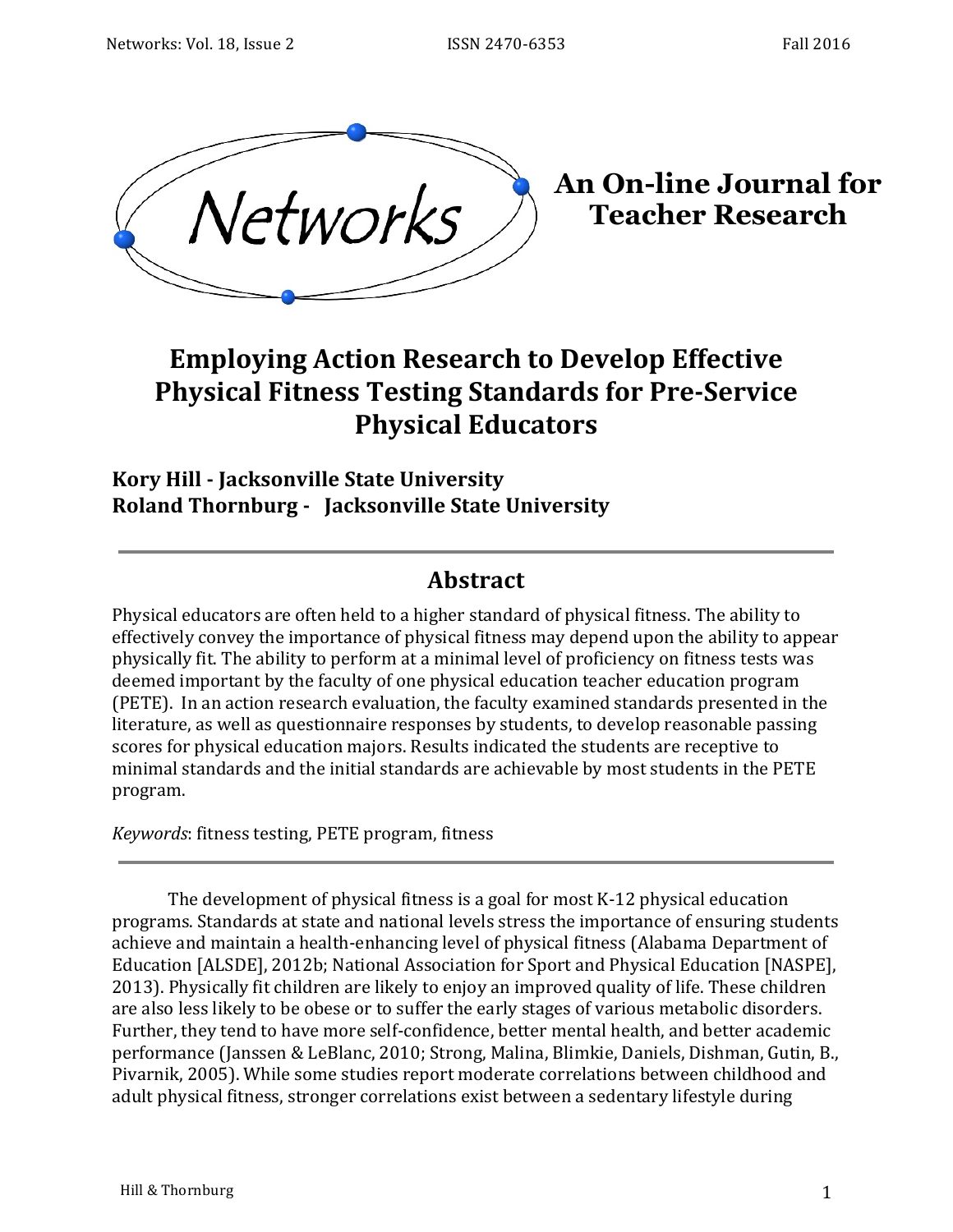childhood and one during adulthood. Obese children are more likely to be obese adults, and fit children are more likely to be fit adults (Baranowski, Mendlein, Resnicow, Frank, Cullen, & Baranowski, 2000; Janz, Dawson, & Mahoney, 2000; Telama, Yang, Viikari, Välimäki, Wanne, & Raitakari, 2005; Trudeau, Laurencelle, & Shephard, 2004). Given the value placed on the acquisition of fitness and fitness knowledge, assessment is inevitable. Welk and Meredith  $(2008)$  contended that fitness testing is important for a variety of reasons: 1) it stresses the importance of fitness for all, 2) it provides information teachers can use to make informed program changes, 3) it teaches children valuable self-assessment skills, 4) it aids in goal setting, and 5) it educates students and parents about the cognitive aspects of fitness and how it is developed. Some experts strongly question the value of top-down, mandated fitness testing in schools (Harris, 2006; Wrench & Garrett, 2008); however, criticisms of K-12 fitness testing tend to revolve around the inappropriate use of scores and a failure to link assessment with instruction. Fewer appear to be critical of the actual practice of assessing fitness. Whether or not one agrees with the value or need for fitness testing, the reality is such that physical educators must be knowledgeable on the matter. In some states, state-wide physical fitness testing in public schools is required (Morrow Jr. & Ede, 2009). Most university physical education teacher education (PETE) majors (to be identified as *candidates*) in PETE programs will have the responsibility of helping K-12 students achieve and maintain health-enhancing levels of fitness. One could argue that these candidates need to be able to demonstrate their own maintenance of healthenhancing fitness levels.

Some PETE faculty have expressed the belief that candidates should undergo the same tests they will one day administer to students (Baghurst & Bryant, 2012). Through this process of *learning by doing*, candidates may gain a deeper understanding of fitness concepts and test procedures. Completing tests that are similar to those administered to students may allow candidates to better understand the emotions of student test-takers, as well as, perhaps, to identify test problems and pitfalls that would not otherwise be apparent. The repetition should also make the tests more familiar and provide candidates with the skills and confidence needed to reliably administer the tests to groups of students. Universally, all teachers, regardless of the content they teach, are well-served to "walk a mile" in their students' testing shoes. When teachers in all areas become better acquainted with the various tests required, the entire teaching profession is strengthened.

Candidates should be conscious of their own fitness levels because they are often held to higher standards of fitness than other education professionals. Whitley, Sage, and Butcher (1988) reported that physical education teachers engaged in regular cardiovascular fitness were more likely to include aerobic conditioning content in their curricula. Researchers have shown that a physical education teacher's body fat percentage can influence students' willingness to accept fitness information and engage in exercise (Melville & Maddalozzo, 1988). To measure this, researchers had the same teacher deliver fitness information via video to two randomly selected groups of students. The only difference between the groups was that, in one video, the teacher was wearing a fat suit. The students who watched the fat suit version of the video scored lower on retention tests and tended to view the teacher as less likable and as having less expertise. Spittle, Petering, Kremer and Spittle (2012) reported that pre-service physical education teacher selfperceptions of fitness and appearance are related to physical education teacher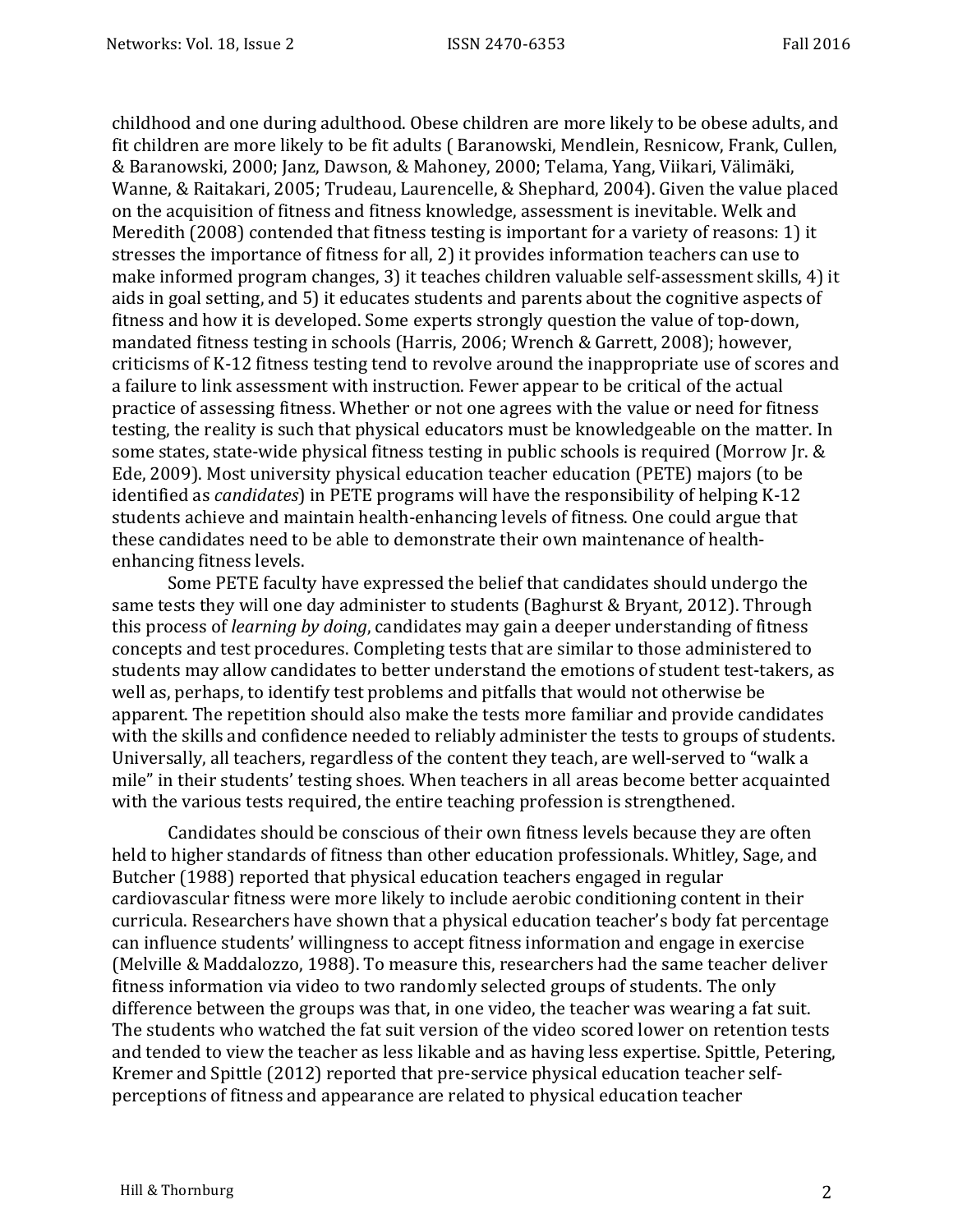stereotypes. Their study showed that fit and physically competent physical educators tend to be viewed as more knowledgeable. Finally, physical educators who maintain a high degree of fitness are more likely to lead better qualities of life, to better perform daily rigorous work activities, and to better serve as effective and credible role models (Hetland & Strand, 2010; Staffo & Stier, 2000).

Role modeling is a valuable tool for motivating and informing learners. Unfortunately, just as students can be positively influenced by healthy model behavior, they can be negatively influenced by unhealthy model behavior. Administrators charged with hiring physical education teachers also believe in the importance of positive role modeling. Jenkins, Garn, and Jenkins (2005) reported that overweight job candidates with high GPAs were less favored by administrators than normal-weight job candidates with average GPAs. Many people incorrectly believe that fat always equals unfit (Blair, Cheng, & Holder, 2001; Blair & Church, 2004; O'Donovan, Blazevich, Boreham, Cooper, Crank, , Ekelund, & Stamatakis, 2010). Physical inactivity does contribute to weight gain (Janssen  $\&$ LeBlanc, 2010; LaMonte & Blair, 2012), and students, parents, and administrators may incorrectly assume that a fat physical education teacher is lazy and physically inactive.

PETE candidates will eventually be responsible for teaching fitness, which, in most schools, will involve the administration of fitness tests. Thus, an important function of physical educators is to effectively administer fitness tests for program improvement and greater fitness awareness (Welk, 2008). Ideally, as candidates progress through a PETE program, they will grow familiar with the benefits of fitness testing and the challenges associated with fitness test administration. Some students have negative feelings towards fitness testing. Candidates should therefore be aware of potential student anxiety, embarrassment, and nervousness during the testing process (Wrench & Garrett, 2008). Going through this process themselves should help candidates develop a sense of empathy and learn to think critically about ways to alleviate the stress that accompanies fitness testing. 

#### **Action Research**

We believed the most effective form of study for our research setting to be an action research methodology, which was defined by Parsons and Brown (2002) as follows:

Action research is a form of investigation designed for use by teachers to attempt to solve problems and improve professional practices in their classrooms. It involves systematic observations and data collection which can be used by the practitionerresearcher in reflection, decision-making and the development of more effective classroom strategies. (p. 55)

With the goal of identifying fitness test cut-off scores that are effective and fair for candidates, we sought to promote change. The inclusion of stakeholders was important because the decisions to be made were intended to change candidates' habits and attitudes towards fitness. Brydon-Miller, Greenwood, and Maguire (2003) suggested that one goal of action research is to generate knowledge that will help advance community and individual well-being.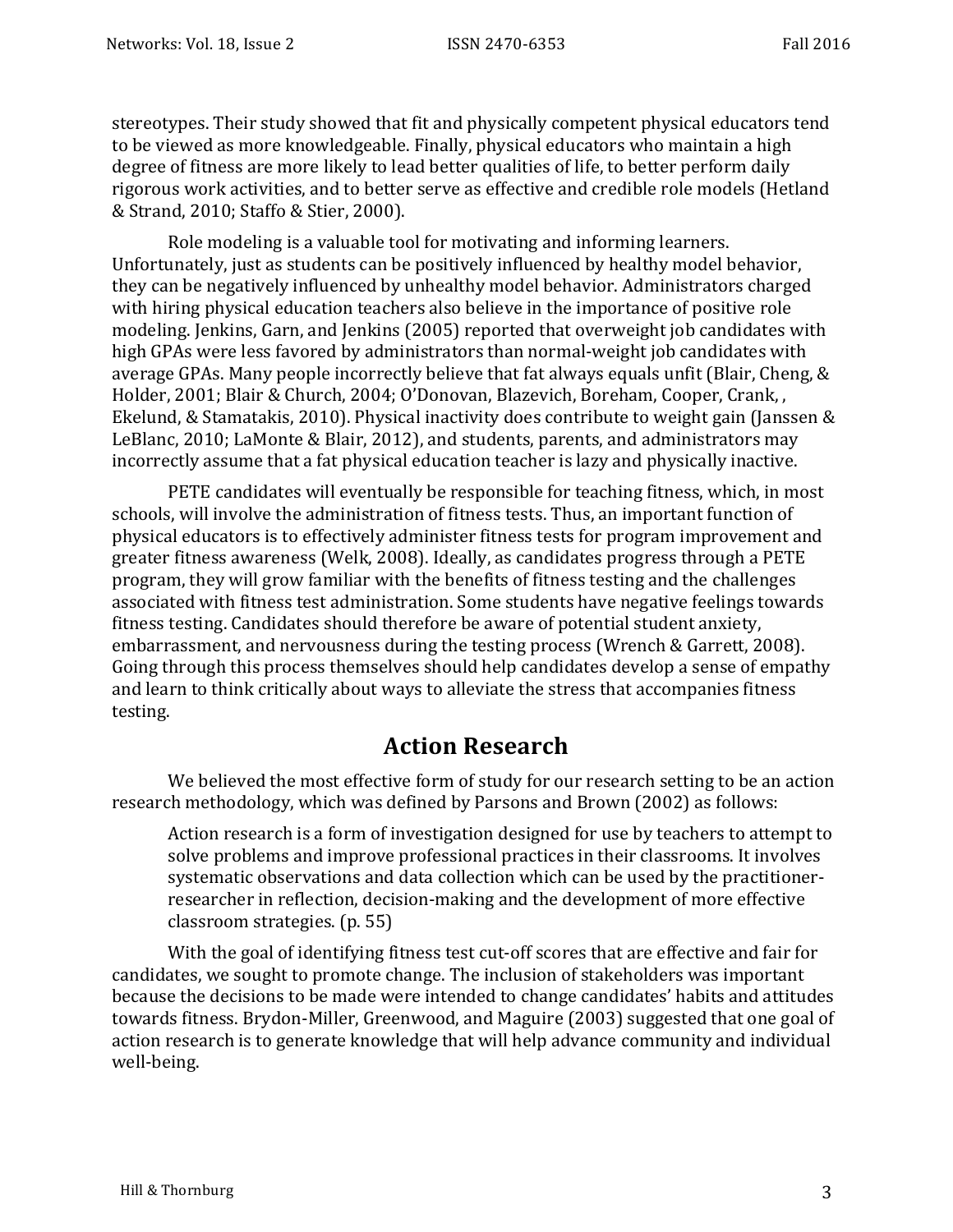Action research has been described as a process whereby communities reflect upon and improve their own practice by linking reflection and action. For this study, the action research model followed was described by Altrichter, Kemmis, McTaggart, and Zuber-Skerritt  $(2002)$  as consisting of four phases: 1) planning, 2) acting, 3) observing, and 4) reflecting. 

Given the assumption that a fitness testing requirement has the potential to better prepare physical educators, this action research study was conducted to answer two questions: 1) What are candidates' current attitudes and beliefs regarding fitness testing? and 2) What are reasonable cut-off scores with which to begin in our particular setting? In an effort to answer these two questions, we initiated a review of fitness test criteria, administered the current state fitness test for grades 3 through 12 to our candidates and analyzed the results, and gathered candidate input regarding attitudes and preferences concerning fitness testing as a PETE program requirement.

#### **Planning**

#### **Review of Published Fitness Values**

The planning phase began with a review of previously published fitness standards. Normative standards and cut-off scores used in other situations were reviewed to establish initial valid cut-off scores for our particular setting. Fitness test values and coinciding evaluative categories were obtained for: 1) the Fitnessgram (Mahar & Rowe, 2008; Plowman & Yan-Shu Liu, 1999; Welk, Going, Morrow, & Meredith, 2011), 2) the American College of Sports Medicine (ACSM) Fitness Test (Dwyer & Davis, 2008), and 3) a fitness test created by the Canadian Society for Exercise Physiology (2003). The PETE faculty reviewed both the published values and the candidates' scores from prior semesters and agreed upon suggested pass/fail cut-off scores to propose to the candidates. When comparing the fitness subtest scores needed for an individual to be categorized as *healthy* (normally the  $20<sup>th</sup>$  to  $25<sup>th</sup>$  percentile), we elected to go with the lowest value. For example, when comparing the number of laps needed on the PACER test for females to be considered *healthy*, one test reported 33 laps, another 36 laps, and the third 41 laps. We thus used 31 laps for our cut-off value, assuming that, in the future, it would be preferable to raise standards than to lower standards.

#### **Creating a Questionnaire for Our Students**

In addition to demographic information, the questionnaire attempted to gather data on PETE students' attitudes and perceptions of mandatory fitness testing. The questionnaire contained three parts: two topics on a bipolar adjective scale (eight adjective pairs), six rating scale questions, and three open-ended questions.

The two bipolar adjective topics posed to the candidates were: 1) *physical fitness tests* and 2) *the practice of making physical education majors pass a physical fitness test as a graduation requirement.* The participants were asked to think about the topic statement and respond by marking the scale to show how they felt. The seven point scales ranged as follows: fair-unfair, harmful-helpful, necessary-unnecessary, negative-positive, usefuluseless, discouraging-encouraging, valuable-worthless, bad-good. The eight adjective pairs were instrumental (e.g. useful-useless; helpful-harmful), rather than affective (e.g. exciting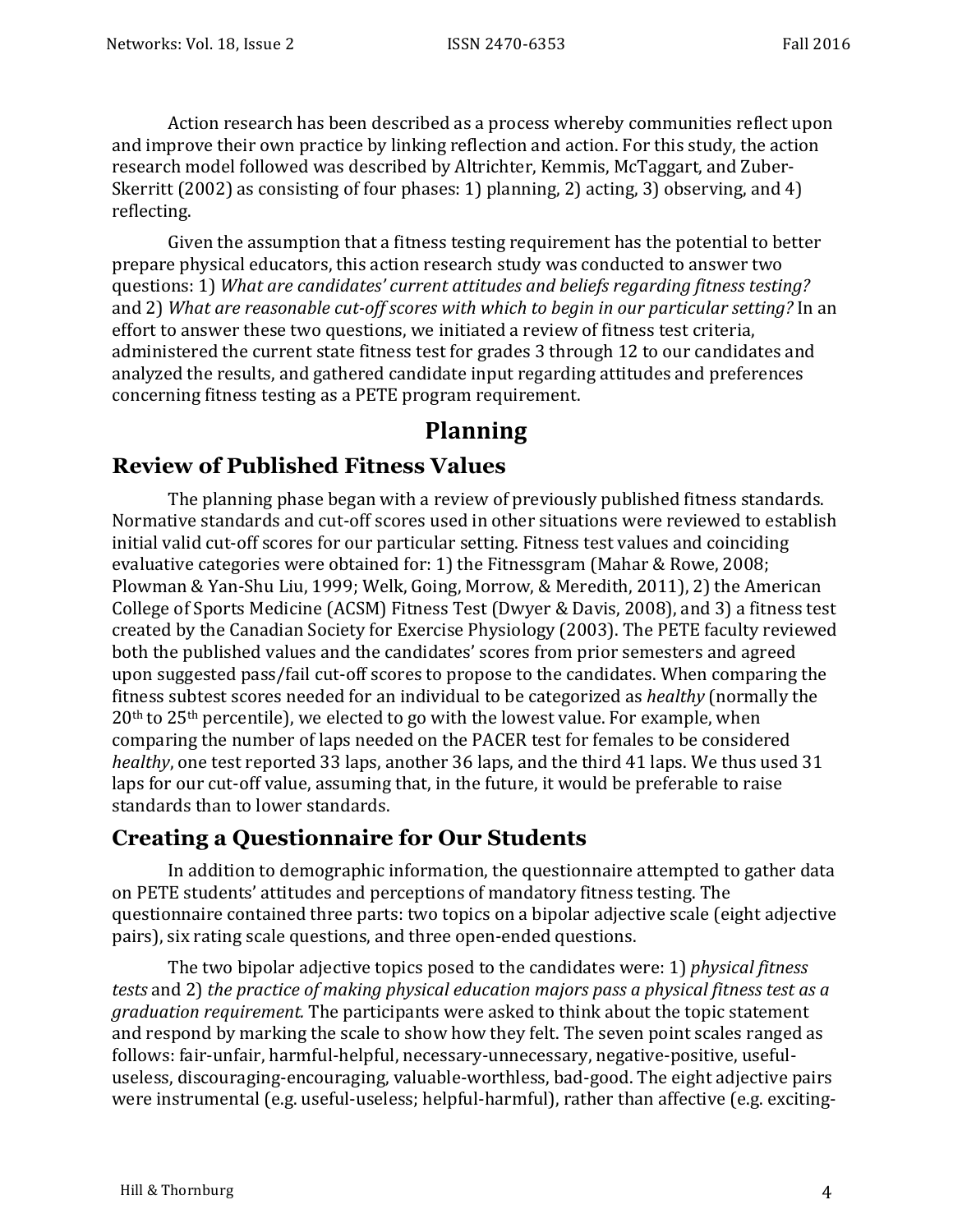boring; pleasant-unpleasant) in nature because such adjective types have been successfully used in the physical semantic differentials that assess attitudes towards physical activity (Rhodes, Hunt Matheson, & Mark, 2010).

The second part of the questionnaire contained questions requiring responses on a rating scale that ranged from *strongly disagree* to *strongly agree*. Questions asked about current fitness levels, opinions of physical education teachers as role models, and perceptions of the locus of control with respect to fitness.

The final section contained three open-ended questions: 1) In your opinion, what is the longest amount of time it should take a 20-year-old physical education major to run a mile? 2) Assume this university instituted a mandatory fitness test for all PETE majors. What should happen to students who fail? 3) Make any additional comments you would like on this topic.

#### **Action**

The action phase consisted of administering the fitness test and the questionnaires to the PETE candidates. In both instances, the research questions were shared with the candidates because they were participants in the study and, as participants, they were allowed to see the results and provide feedback at any point. The goals of promoting positive change in our teacher preparation program were explicitly stated, and efforts were made to create a collaborative environment.

#### **Candidates**

Data were gathered following Institutional Review Board approval. Participation in the fitness test was part of a required class activity. The submission of scores and completion of the questionnaire were voluntary. All participants signed a consent form.

The participating candidates consisted of physical education majors at a mid-sized regional university in the southeastern United States. Enrollment is approximately 9,000 students, with 85% of the students enrolled in undergraduate programs. Males comprise 40% and females comprise 60% of the student population. African Americans comprise 30%, white 65%, and all other ethnicities less than 5%. The majority of the PETE students are considered traditional college age (between 18 and 22 years old). Participants in the study ranged from 18 to 39 years, but the vast majority were under 24 years of age.

#### **Fitness Testing of Candidates**

The fitness test was administered to the candidates as part of a class exercise. The four test components administered were the V-sit, the progressive aerobic cardiovascular endurance run (PACER), the push-ups and the curl-ups. The procedures described in the state test manual were followed (ALSDE, 2012a), and candidates were given an explanation of the test and a demonstration of how to perform each test component. Candidates were also shown the proposed cut-off scores created by the PETE faculty (values shown in table 1). Though the candidates were informed that these cut-off scores were not yet in effect, they were encouraged to attempt to surpass the cut-off scores as a means of selfassessment. Due to absenteeism, injury and non-compliance, not every candidate completed every test component.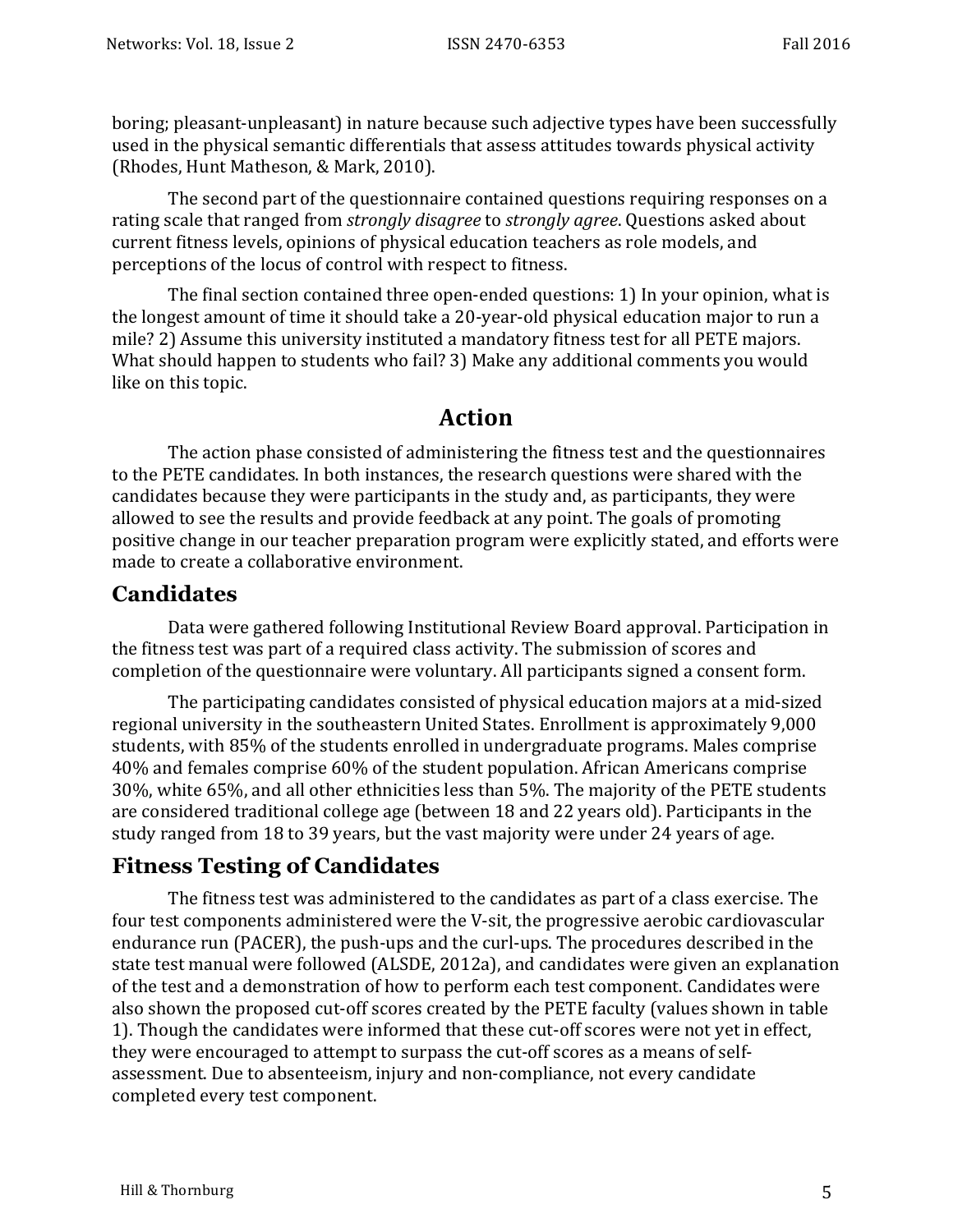| Age        | PACER (laps) |       | Push-ups |       | Curl-ups |       | V-sit (inches) |       |
|------------|--------------|-------|----------|-------|----------|-------|----------------|-------|
|            | Men          | Women | Men      | Women | Men      | Women | Men            | Women |
| 29 & under | 51           | 31    | 14       | b     | 17       | 16    | 13             | 16    |
| 30 to 39   | 45           | 29    | 13       | 6     | 15       | 15    | 13             | 15    |
| 40 to 49   | 32           | 24    | 12       | ь     | 14       | 14    | 12             | 12    |
| 50 & over  | 22           | 19    | 8        | 3     | 12       | q     | 10             | 8     |

*Table 1: Departmentally proposed cut-off values for PETE candidates*

#### **Candidate Questionnaires**

The final step in the data gathering process was to gather information on candidate attitudes and opinions regarding fitness testing and, more specifically, the use of mandatory cut-off passing values. Because some candidates could not participate in the fitness test due to injury or illness, the N value for the questionnaire  $(N = 48)$  was greater than that for the fitness test ( $N = 43$ ). Questionnaires were administered to three classes by department faculty. The average age was  $22.4 \pm 5.3$ , and 44% of the candidates were female.

#### **Data Analysis**

While the establishment of cut-off values was a subjective exercise, the values were not chosen arbitrarily. Instead, the faculty chose the values based on a review of the candidate scores and the normative values associated with the bottom quintile of values reported for the Fitnessgram, the ACSM Fitness Test, and the Canadian Fitness Test. The candidate scores were then compared to the proposed cut-off values to see what the passing rate would have been had the cut-off values been in effect.

The questionnaire data were entered into an SPSS version 21 (SPSS IBM, New York, U.S.A) spreadsheet and reverse coded where necessary so that higher scores on a 1 to 7 or 1 to 5 scale were always indicative of a more desirable belief or attitude. The descriptive data were computed, and a principle component analysis (CPA) was performed on the semantic differential topics to examine their usefulness and to identify potential areas for data reduction. The CPA explored two attitude topics: 1) *physical fitness tests* (Test Attitude) and 2) *the practice of making physical education majors pass a physical fitness test as a graduation requirement* (Mandatory Test Attitude). The rating scale questions were totaled and overall means were compared according to gender and perceived current fitness level. Lastly, the three open-ended questions were organized: responses about an appropriate mile run cut-off were simply summed, responses regarding the suggested procedure to follow in the event of test failure were grouped by theme, and responses for any additional comments were coded as positive, negative, or neutral.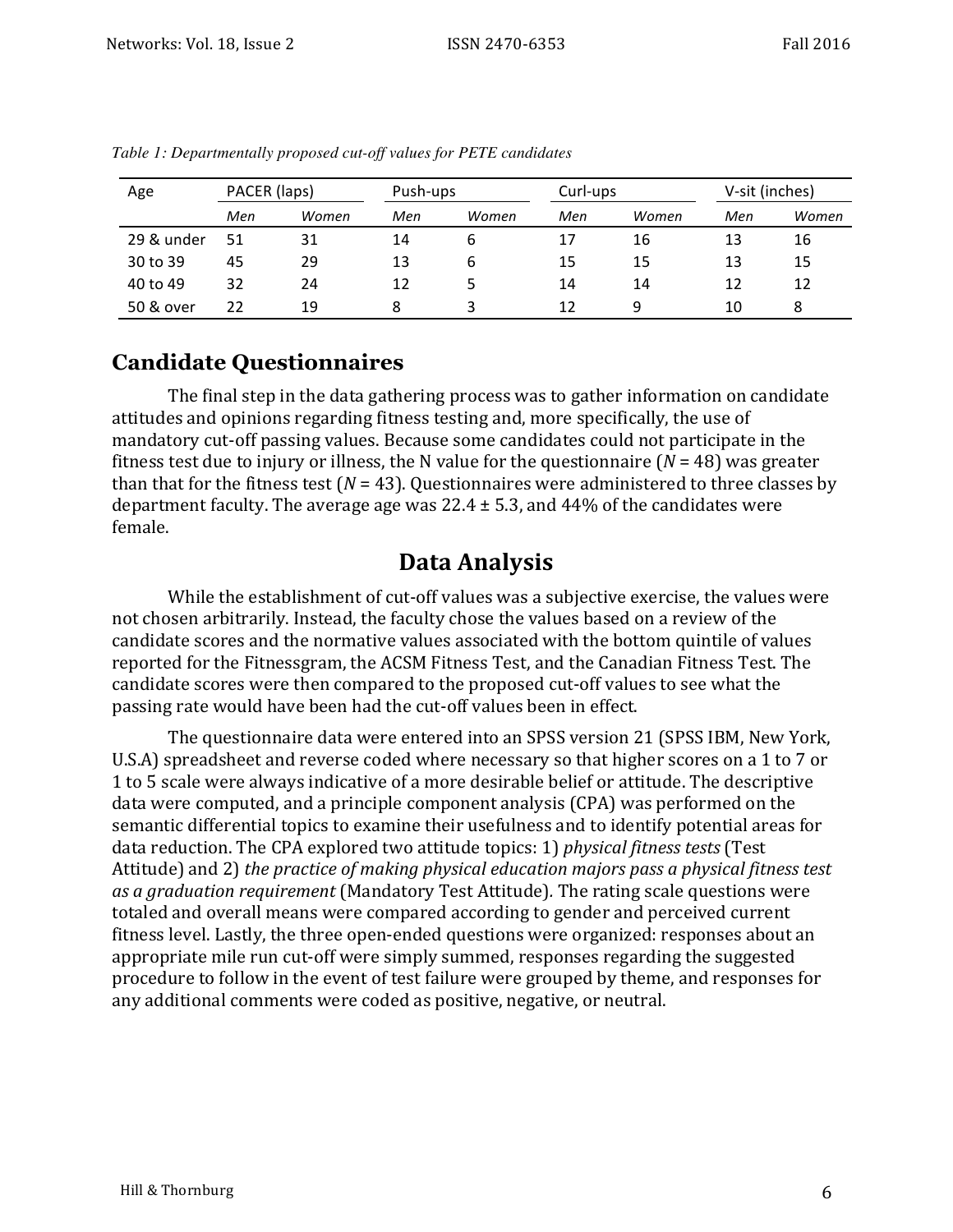### **Observing**

#### **Fitness Test Results**

A total of 43 students, 16 (37%) female and 27 (63%) male, completed the test during a required physical education course. The mean age of the participants was  $22.8 \pm$ 5.8. Prior to test administration, candidates were shown the newly proposed cut-off scores and advised that a passing score would eventually be needed to graduate. Passing rates for each test component were then calculated using the cut-off scores; these are shown in table 2.

|                   | <b>PACER</b> | Push-ups | Curl-ups | V-sit |
|-------------------|--------------|----------|----------|-------|
| Male $(n = 27)$   | 71%          | 86%      | 93%      | 100%  |
| Female $(n = 16)$ | 43%          | 100%     | 100%     | 100%  |

*Table 2: Passing rates with proposed HPER department fitness test cut-off scores.*

#### **Questionnaire Results**

The responses to the bipolar adjective topics for both concepts, Test Attitude and Mandatory Test Attitude, were positive. For both topics, the responses were generally consistent when compared with the various adjective pairs. For Test Attitude, the only adjective pair with lower scores than the rest was the *encouraging-discouraging* pair. For Mandatory Test Attitude, all eight adjective pairs were similar. The semantic differentials for both the 8-item Fitness Test object  $(\alpha = .871)$  and the 8-item Mandatory Fitness Test object  $(α = .944)$  were found to be highly reliable. Descriptive statistics, presented in table 3, indicated that respondents held positive attitudes toward both fitness tests in general and the practice of mandating fitness tests for physical education majors in particular. A visual inspection of the means indicated overwhelmingly positive attitudes and confirmed the t-tests. A comparison of means indicated that both fitness tests  $(t(47) = 9.24, p < .001)$ and mandatory fitness test  $(t(47) = 7.18, p < .001)$  totals were significantly greater than a neutral score.

| Semantic differential items                | Mean | SD   |
|--------------------------------------------|------|------|
| Physical fitness tests                     |      |      |
| Fitness tests are fair/unfair              | 5.69 | 1.82 |
| Fitness tests are helpful/harmful          | 5.77 | 1.51 |
| Fitness tests are necessary/unnecessary    | 5.69 | 1.61 |
| Fitness tests are positive/negative        | 5.52 | 1.64 |
| Fitness tests are useful/useless           | 5.88 | 1.77 |
| Fitness tests are encouraging/discouraging | 4.96 | 1.52 |
| Fitness tests are good/bad                 | 5.65 | 1.44 |
|                                            |      |      |

*Table 3: Descriptive statistics for bipolar adjective pairs.*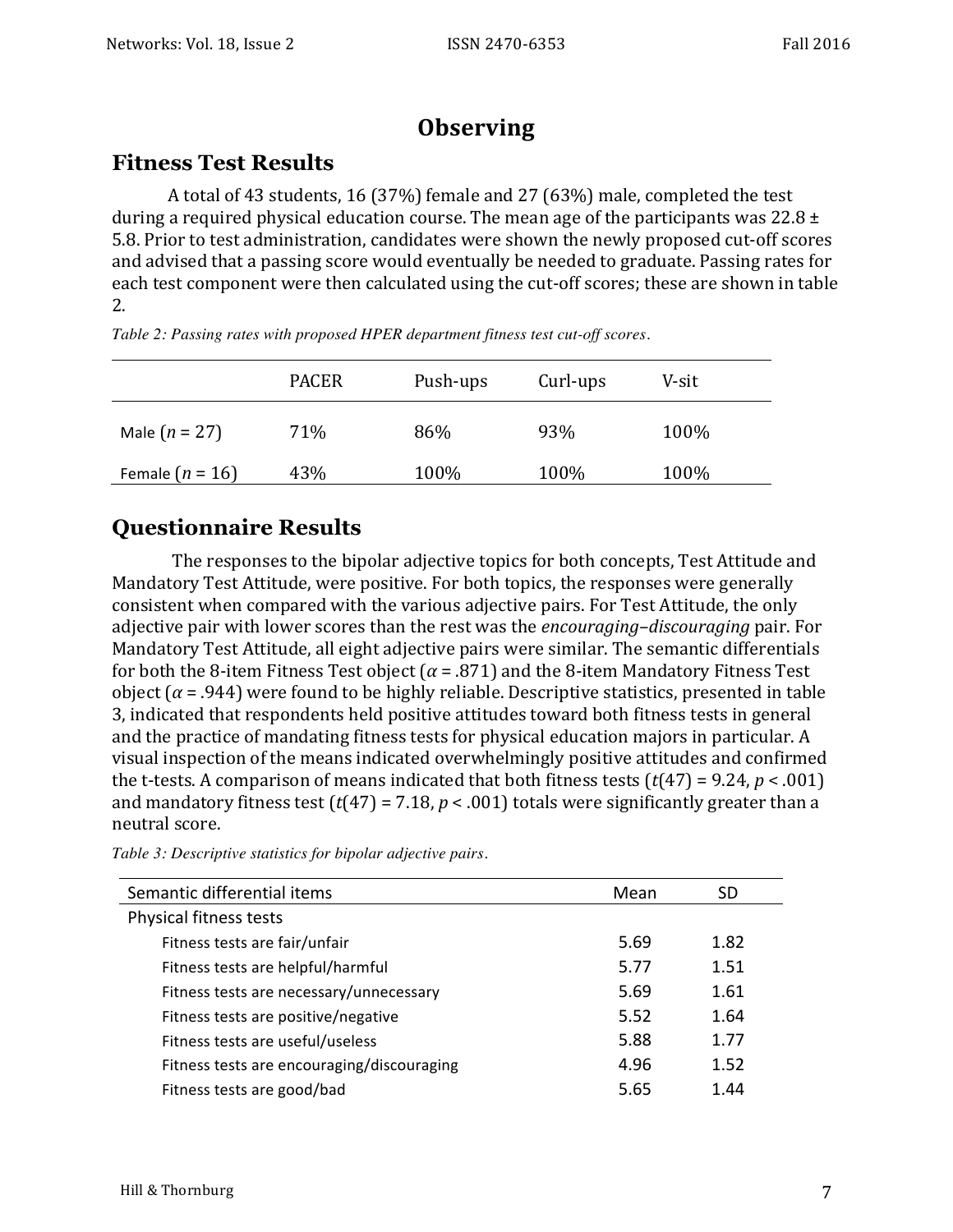| Fitness tests are valuable/worthless                    | 5.60 | 1.87 |  |
|---------------------------------------------------------|------|------|--|
| Overall                                                 | 5.59 | 1.65 |  |
|                                                         |      |      |  |
| The practice of making physical education majors pass a |      |      |  |
| physical fitness test as a graduation requirement       |      |      |  |
| Fitness test requirements are fair/unfair               | 5.77 | 2.04 |  |
| Fitness test requirements are helpful/harmful           | 5.75 | 1.72 |  |
| Fitness test requirements are necessary/unnecessary     | 5.38 | 1.96 |  |
| Fitness test requirements are positive/negative         | 5.56 | 1.75 |  |
| Fitness test requirements are useful/useless            | 5.58 | 1.90 |  |
| Fitness test requirements are encouraging/discouraging  | 5.46 | 1.76 |  |
| Fitness test requirements are good/bad                  | 5.71 | 1.71 |  |
| Fitness test requirements are valuable/worthless        | 5.73 | 1.83 |  |
| Overall                                                 | 5.62 | 1.84 |  |

*Note*: N = 48. Responses were given on a 7-point scale, with 1 being the most negative response and 7 being the most positive response.

The descriptive data for the rating scale questions revealed generally positive responses regarding fitness testing for physical education majors. Using a 5-point scale ranging from strongly disagree to strongly agree, with higher values indicating greater favorability, the median and mean values for all six questions were more positive than a neutral score of 3.0. The descriptive data are shown in table 4.

| Table 4: Descriptive statistics for Likert-type rating scale questions. |  |  |  |  |  |
|-------------------------------------------------------------------------|--|--|--|--|--|
|-------------------------------------------------------------------------|--|--|--|--|--|

| <b>Likert Type Question</b>                                                                                                                            | N  | Median         | Mean | <b>SD</b> |
|--------------------------------------------------------------------------------------------------------------------------------------------------------|----|----------------|------|-----------|
| It is important that physical education teachers be able to<br>demonstrate a high level of fitness.                                                    | 48 | 5              | 4.21 | 1.15      |
| A minimum level of physical fitness should be required<br>of physical education teachers.                                                              | 48 | $\overline{4}$ | 3.48 | 1.35      |
| For a physical education teacher, being physically fit<br>makes one a better role model.                                                               | 48 | 5              | 4.56 | 0.9       |
| Knowing a physical fitness test must be passed in order<br>to graduate will motivate me to engage in regular health-<br>enhancing physical activities. | 48 | 5              | 4.33 | 1.1       |
| <sup>a</sup> Physical education majors have little control over their<br>own physical fitness levels.                                                  | 48 | 4.5            | 4.23 | 1.02      |
| My current physical fitness level is satisfactory for a<br>physical educator.                                                                          | 47 | $\overline{4}$ | 3.89 | 1.37      |

*Note*: Responses were given on a 5-point scale, with 1 being *strongly disagree* and 5 being *strongly agree*. aSince, on this item, a low score indicates a positive perception, the scores for this item were reversed when the data were analyzed (1=strongly agree and 5=strongly disagree).

A one-way ANOVA showed that the perceptions of males and females did not differ. Similarly, perceptions of fitness testing were not influenced by the respondents' current (albeit self-identified) fitness levels. Lastly, the total scores for all rating scale questions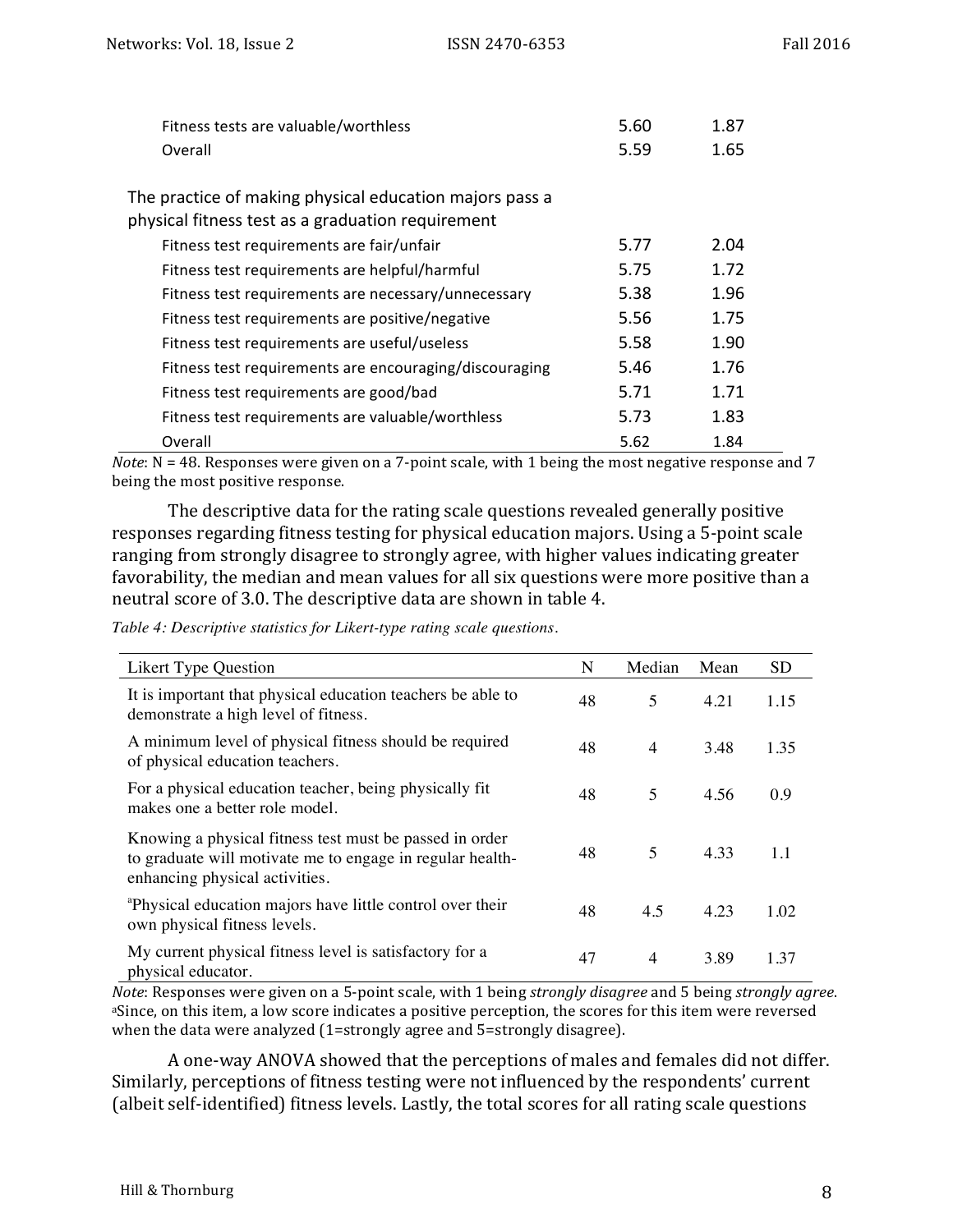were significantly higher than what would have been observed if the respondents had selected *neutral* for each item. In other words, opinions were clearly positive.

The final three questions on the questionnaire were open-ended. The responses to these questions are represented graphically in figure 1. When asked about the highest acceptable mile-run time limit for a physical education major, participants replied with a median time of roughly 10 minutes. When asked what should happen to candidates who failed the fitness test, most candidates favored giving them more chances to pass.



*Figure 1: Responses to open-ended questions*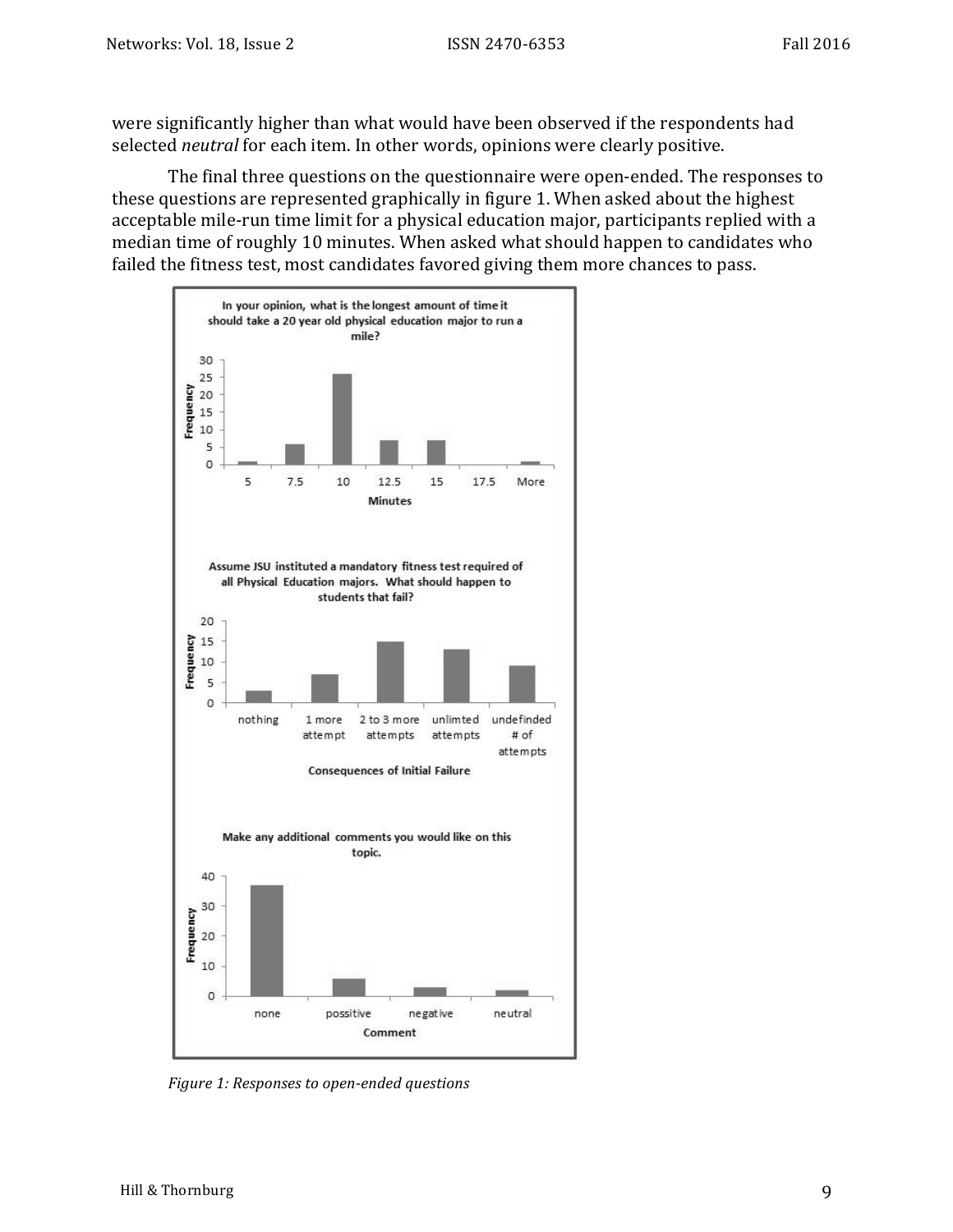Nearly 88% of the respondents believed that candidates should have to pass a physical fitness test; however, they also believed that candidates should be allowed multiple attempts, with suggestions ranging from one additional attempt to unlimited attempts. When given a chance to opine about any matter relating to the study, only 11 respondents (23%) chose to do so. Six responses were classified as positive, three as negative, and two as neutral. Negative comments indicated that fitness testing was a "waste of time" or "unfair." Positive comments generally supported fitness testing as a means of raising standards and promoting professionalism. The two neutral comments offered suggestions regarding procedural improvements for test administration.

#### **Reflecting**

The results indicated that physical education majors in the studied PETE program appeared supportive of efforts to implement a fitness testing component. Evidence further indicated that candidates were willing to make the testing requirement a positive accountability measure. An examination of the candidates' actual fitness test scores revealed that the majority had the capacity to meet the minimum suggested standards. The component raising the greatest concern was the PACER for females, with a pass rate of only 43%. However, females performed extremely well on the other three components. Males performed extremely well on the v-sit and curl-ups, with room for improvement on the push-ups and PACER. As an indication that candidates can expend greater effort when challenged, once cut-off scores were shared prior to testing, the male PACER and v-sit scores improved significantly from previous semesters. Thus, with more incentive to reach higher benchmarks, candidates may perform better. It is important to note that some candidates likely stopped performing once the cut-off scores were exceeded, even though they had not reached exhaustion and could have continued. In the future, it is possible that a fitness certificate could be awarded to candidates who go beyond departmental standards. When the cut-off scores were shown to the candidates, their responses seemed to suggest that they want to be held accountable for maintaining a minimum level of fitness. This result was supported by the questionnaire responses. When asked about an appropriate minimum mile run time for physical education majors, the median suggestion was 10 minutes, which is equivalent to the minimum female PACER score of 30 laps (31 laps was the cut-off score for females under 30 yrs.). The display of positive attitudes and increased effort associated with the reveal of departmental cut-off scores may suggest that standards can be slowly increased over a few years as candidates acclimate to the new requirements and continue to support the inclusion of mandatory fitness standards.

The questionnaire revealed positive attitudes toward fitness tests and the possibility of mandating such tests for physical education majors. Both the rating scale questions and the semantic differential items indicated that students believe physical education teachers should maintain a minimum level of fitness to be effective professionals and competent role models. These views remained strong regardless of gender or perceived current fitness levels. One might expect students perceiving themselves as *less fit* to be less likely to have positive attitudes toward mandatory fitness tests, but this was not the case. It is hoped that with the introduction of mandatory fitness testing, even the less fit students, realizing the importance of maintaining their fitness, will be motivated to improve. We were encouraged to observe no difference in attitudes according to gender.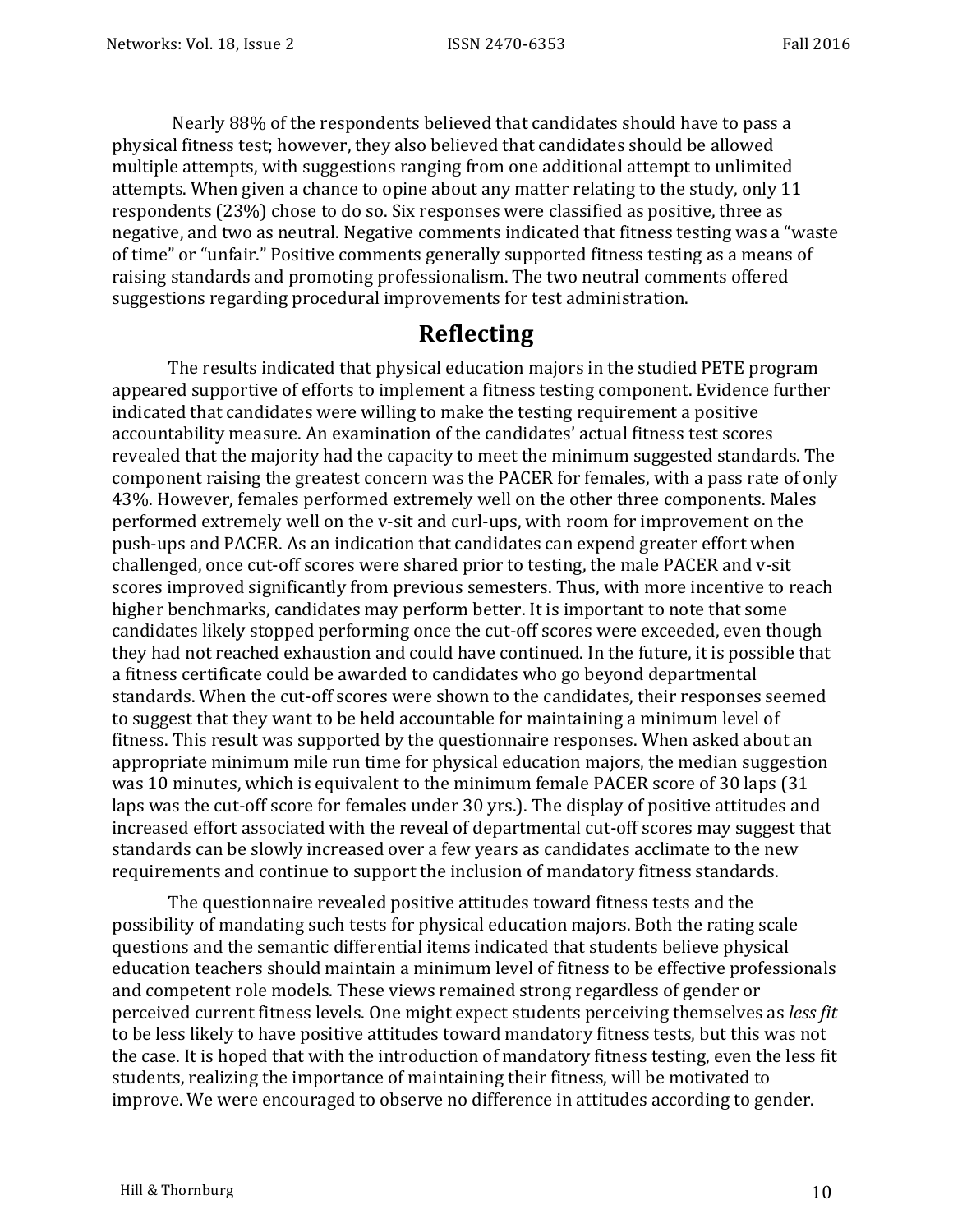Fitness tests in other arenas, such as the military and fire-fighting, have at times been viewed negatively as veiled attempts to force females to fail. The females in this study did not appear to have negative views of fitness testing and, in fact, had higher pass rates than the males.

A dialogue has already begun about directions for future practice. Given the cyclical or spiraling nature of action research (Altrichter, Kemmis, McTaggart, & Zuber-Skerritt, 2002), as researchers, we felt it necessary to consider what changes will be necessary going forward. Additionally, in action research, the sharing of results is critical. When discussing the cut-off fitness requirements, the faculty shared the study findings with candidates, who should be aware that their voices are heard regarding protocols and procedures. Candidates in this study supported multiple pass attempts for the fitness test; thus, all involved should work together to establish protocols to allow for formative assessment.

As stakeholders, PETE candidates should know that their input is valued and necessary throughout the action research process. The evidence in the action research showed that the PETE candidates believed fitness was important and that they believed it was part of being a professional in their chosen field. When introducing the mandatory fitness testing requirement to candidates, it will be imperative to stress the positive effect it will have on raising their levels of professionalism and their credibility in the K-12 community. Candidates should know that a minimum required level of fitness is not a punitive action being forced on them from above, but, rather, an attempt to raise standards that other candidates clearly support.

#### **References**

- Alabama Department of Education (ALSDE). (2012a). Alabama Physical Fitness Assessment: Test Administrator Manual. Retrieved from http://www.alsde.edu/home/general/hpeinformation.aspx
- Alabama Department of Education (ALSDE). (2012b). Courses of Study for Physical Education. Retrieved November 27, 2013, from http://alex.state.al.us/standardAll.php?subject=PE1&summary=1
- Altrichter, H., Kemmis, S., McTaggart, R., & Zuber-Skerritt, O. (2002). The concept of action research. The Learning Organization, 9(3), 125-131. doi:10.1108/09696470210428840
- Baghurst, T., & Bryant, L. C. (2012). Do as I say, not as I do: Improving the image of the physical education profession. *Strategies*, *25*(4), 11–13.
- Baranowski, T., Mendlein, J., Resnicow, K., Frank, E., Cullen, K. W., & Baranowski, J. (2000). Physical activity and nutrition in children and youth: an overview of obesity prevention. Preventive Medicine, 31(2), S1-S10.
- Blair, S. N., Cheng, Y., & Holder, J. S. (2001). Is physical activity or physical fitness more important in defining health benefits? *Medicine and Science in Sports and Exercise*, 33(6; SUPP), S379-S399.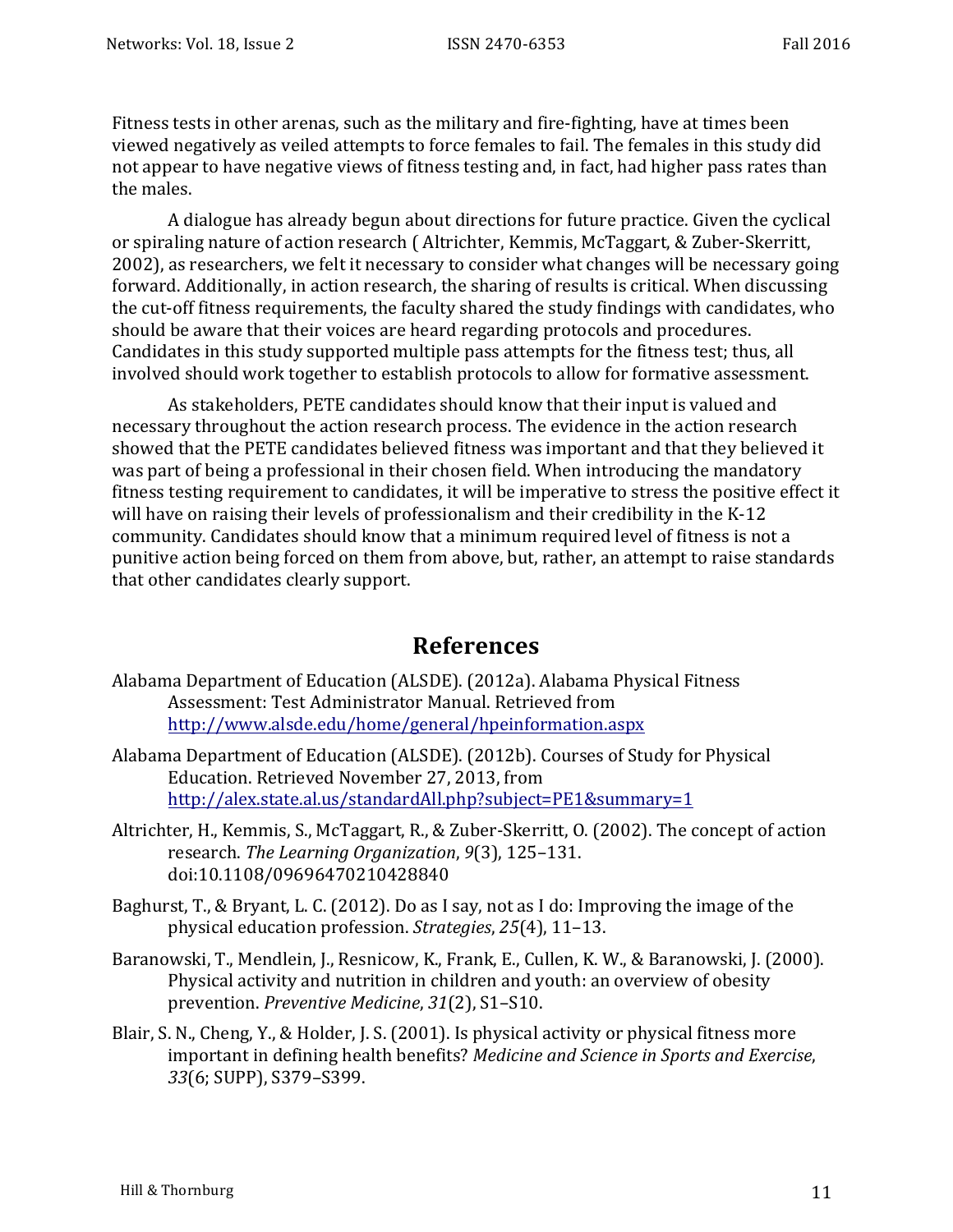- Blair, S. N., & Church, T. S. (2004). The fitness, obesity, and health equation. *JAMA: The Journal of the American Medical Association, 292(10), 1232-1234.*
- Brydon-Miller, M., Greenwood, D., & Maguire, P. (2003). Why action research? *Action Research*, *1*(1), 9–28. doi:10.1177/14767503030011002
- Canadian Society for Exercise Physiology (CSEP). (2003). *The Canadian physical activity*, *fitness and lifestyle approach (CPAFLA) 3rd edition*. Canadian Society for Exercise Physiology.
- Dwyer, G. B., & Davis, S. E. (Eds.). (2008). *ACSM's health-related physical fitness assessment manual* (2nd ed.). Philadelphia, PA: Wolters Kluwer/Lippincott Williams & Wilkins.
- Harris, J. (2006). A review of children's fitness testing. *European Physical Education Review*, *12*(2), 201–225. doi:10.1177/1356336X06065359
- Hetland, K. M., & Strand, B. (2010). A Descriptive Analysis of Undergraduate PETE Programs in the Central District. The ICHPER-SD Journal of Research in Health, *Physical Education, Recreation, Sport & Dance,* 5(1), 3-9.
- Janssen, I., & LeBlanc, A. G. (2010). Review systematic review of the health benefits of physical activity and fitness in school-aged children and youth. *International Journal* of Behavioral Nutrition and Physical Activity, 7(40), 1-16.
- Janz, K. F., Dawson, J. D., & Mahoney, L. T. (2000). Tracking physical fitness and physical activity from childhood to adolescence: The Muscatine study. *Medicine and Science in Sports and Exercise*, *32*(7), 1250–1257.
- Jenkins, J. M., Garn, A., & Jenkins, P. (2005). Preservice teacher observations in peer coaching. *Journal of Teaching in Physical Education*, 24(1), 2-23.
- LaMonte, M. J., & Blair, S. N. (2012). Physical activity, fitness, and mortality rates. In C., Bouchard, S. N., Blair, & W. Haskell, (Eds). *Physical Activity and Health* (2nd ed., pp. 167-184). Champaign, IL: Human Kinetics.
- Mahar, M. T., & Rowe, D. A. (2008). Practical Guidelines for Valid and Reliable Youth Fitness Testing. Measurement in Physical Education and Exercise Science, 12(3), 126-145. doi:10.1080/10913670802216106
- Melville, D. S., & Maddalozzo, J. G. (1988). The effects a physical educator's appearance of body fatness has on communicating exercise concepts to high school students. *Journal of Teaching in Physical Education, 7, 343-352.*
- Morrow Jr, J. R., & Ede, A. (2009). Research quarterly for exercise and sport lecture statewide physical fitness testing: A BIG waist or a BIG waste? *Research Quarterly for Exercise and Sport, 80*(4), 696-701.
- National Association for Sport and Physical Education (NASPE). (2013). NASPE National Standards for Physical Education. *Standards and Position Statements*. Retrieved November 27, 2013, from http://www.aahperd.org/naspe/standards/nationalstandards/pestandards.cfm
- O'Donovan, G., Blazevich, A. J., Boreham, C., Cooper, A. R., Crank, H., Ekelund, U., Stamatakis, E. (2010). The ABC of Physical Activity for Health: a consensus statement from the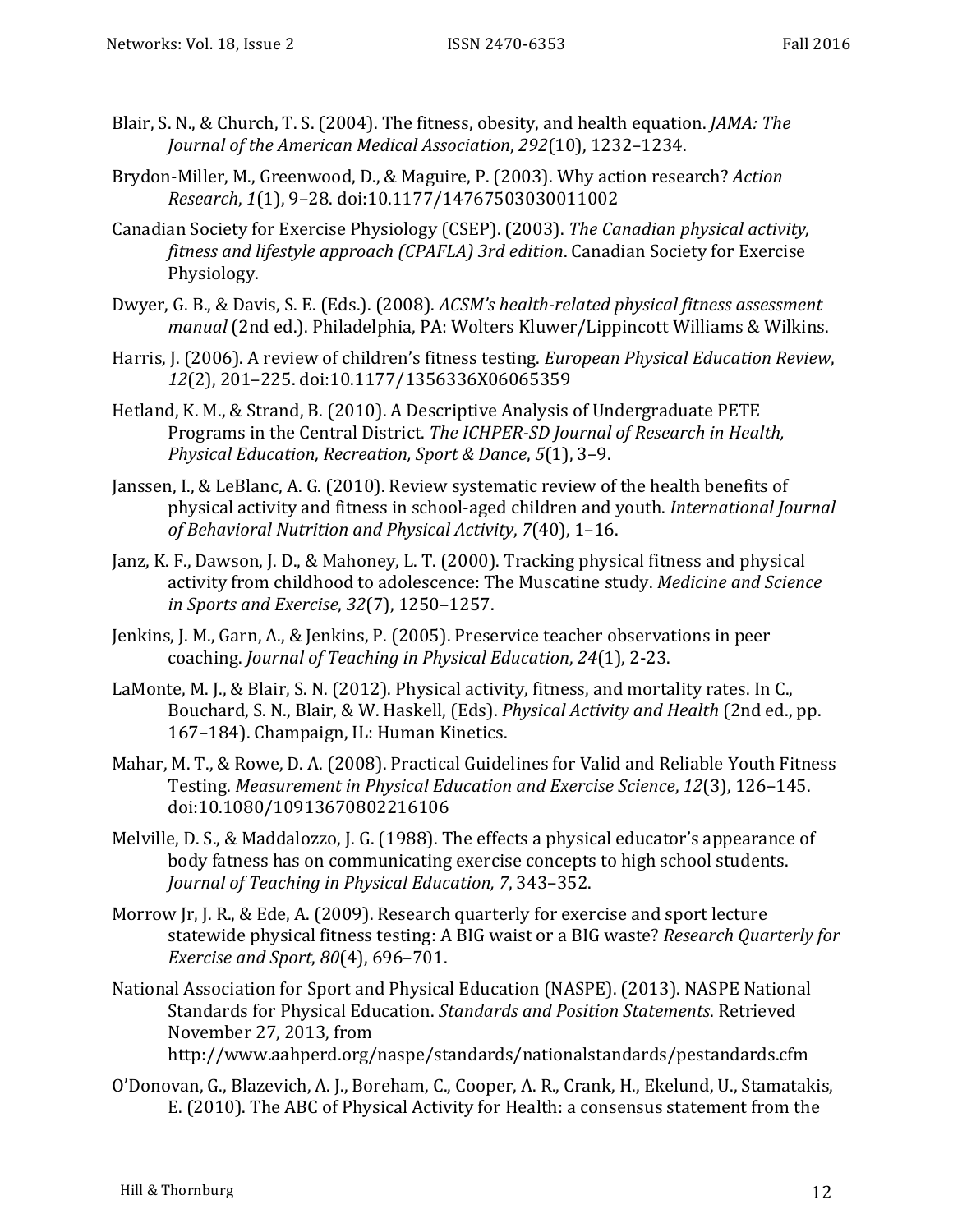British Association of Sport and Exercise Sciences. *Journal of Sports Sciences*, 28(6), 573–591. doi:10.1080/02640411003671212

- Parsons, R., & Brown, K. (2002). *Teacher as reflective practitioner and action researcher.* Belmont, CA: Wadsworth/ Thomas.
- Plowman, S. A., & Yan-Shu Liu, N. (1999). Norm-referenced and criterion-referenced validity of the one-mile run and PACER in college age. *Measurement in Physical Education & Exercise Science*, 3(2), 63.
- Rhodes, R., Hunt Matheson, D., & Mark, R. (2010). Evaluation of social cognitive scaling response options in the physical activity domain. *Measurement in Physical Education and Exercise Science*, *14*(3), 137–150. doi:10.1080/1091367X.2010.495539
- Spittle, M., Petering, F., Kremer, P., & Spittle, S. (2012). Stereotypes and self-perceptions of physical education pre-service teachers. Australian Journal of Teacher *Education*, 37(1), 2.
- Staffo, D. F., & Stier, W. F. (2000). The Use of Fitness Tests in PETE Programs. *Journal of Physical Education, Recreation & Dance*, *71*(5), 48–52. doi:10.1080/07303084.2000.10605146
- Strong, W. B., Malina, R. M., Blimkie, C. J., Daniels, S. R., Dishman, R. K., Gutin, B., Pivarnik, J. M. (2005). Evidence based physical activity for school-age youth. The *Journal of Pediatrics*, *146*(6), 732–737.
- Telama, R., Yang, X., Viikari, J., Välimäki, I., Wanne, O., & Raitakari, O. (2005). Physical activity from childhood to adulthood: a 21-year tracking study. American Journal of *Preventive Medicine*, *28*(3), 267–273.
- Trudeau, F., Laurencelle, L., & Shephard, R. J. (2004). Tracking of physical activity from childhood to adulthood. *Medicine and Science in Sports and Exercise*, 36(11), 1937-1943.
- Welk, G. J. (2008). The role of physical activity assessments for school based physical activity promotion. *Measurement in Physical Education and Exercise Science*, 12(3), 184–206. doi:10.1080/10913670802216130
- Welk, G. J., Going, S. B., Morrow, J. R., & Meredith, M. D. (2011). Development of new criterion-referenced fitness standards in the FITNESSGRAM® Program. American *Journal of Preventive Medicine*, *41*(4), S63–S67. doi:10.1016/j.amepre.2011.07.012
- Welk, G. J., & Meredith, M. D. (Eds.). (2008). *Fitnessgram / Activitygram Reference Guide*. Dallas, TX: The Cooper Institute.
- Whitley, J. D., Sage, J. N., & Butcher, M. (1988). Cardiorespiratory fitness: Role modeling by P.E. instructors. *Journal of Physical Education, Recreation & Dance*, 59(7), 81.
- Wrench, A., & Garrett, R. (2008). Pleasure and pain: Experiences of fitness testing. *European Physical Education Review*, *14*(3), 325–346. doi:10.1177/1356336X08095669